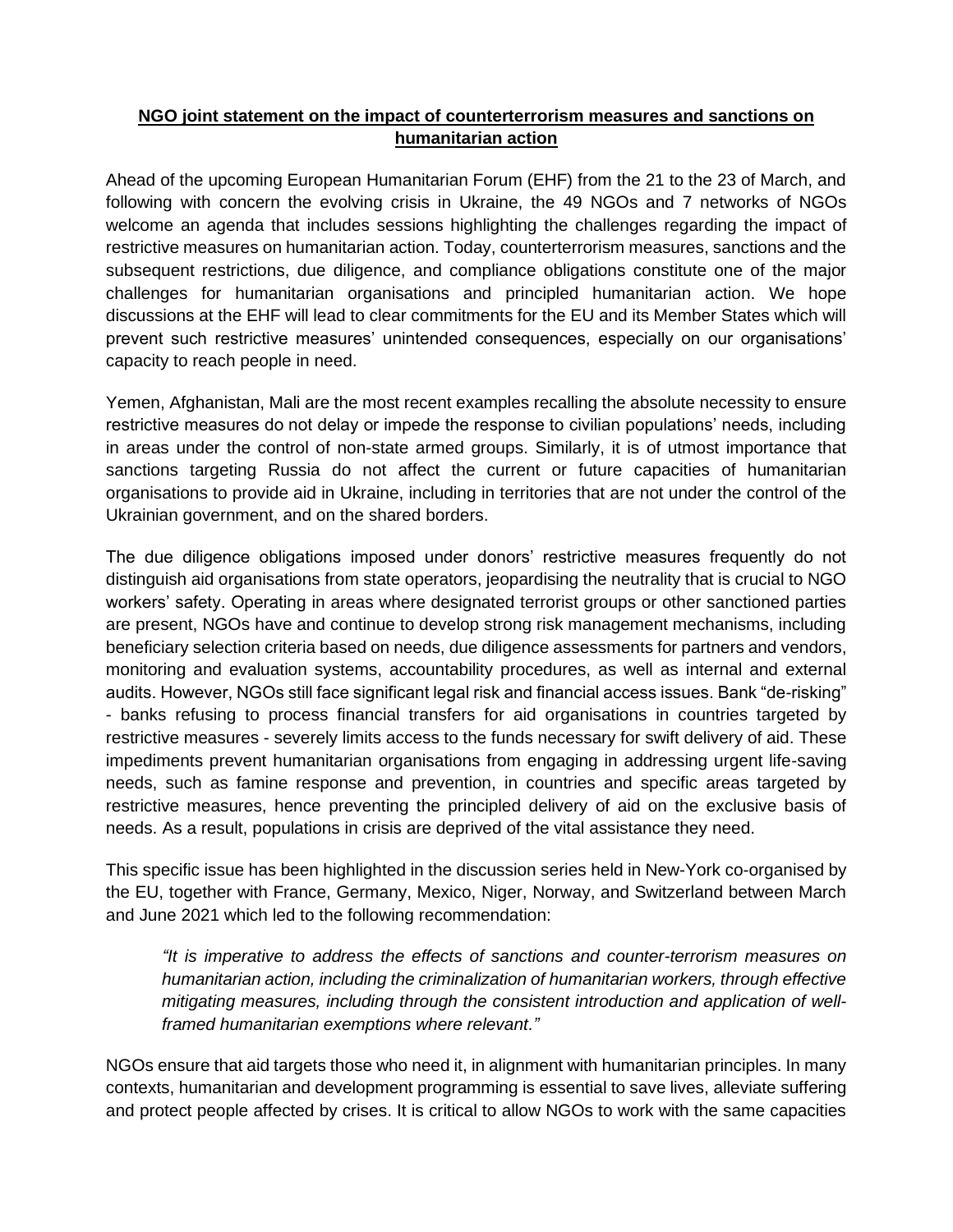and flexibility during crisis as well as in pre- and post- crisis environments, for humanitarian, development, and protection work, in order to adequately provide services to people in need.

Although we appreciate the work done on providing humanitarian exemptions in some contexts, services should be ensured to people in need everywhere. Aid organisations are very much concerned with the introduction of new guidelines from the government of France requiring organisations to screen the beneficiaries of aid. This measure is incompatible with a principled response, as it would block the impartial distribution of aid. Organisations' neutrality and independence from states, including donor states, is crucial for populations' and workers' safety and protection.

With massive implications for the collection and management of personal data, screening beneficiaries of aid is not only ineffective in preventing terrorism financing, but also impossible to realise, especially in countries where people in crisis do not have identity documents. Screening beneficiaries of aid would redirect significant human, technical and financial resources to administrative and due diligence activities, undermining the Grand Bargain commitments and at the expense of the quality and coverage of aid.

Considering the current development of restrictive measures and European regulations, and bearing in mind the current French interpretation of how these measures should be implemented, the European Humanitarian Forum will be a key moment to **agree on concrete approaches to safeguard humanitarian principles and aid organisations' capacities for delivering assistance to people in need. It is critical that EU Member States:**

- **Ensure NGOs' capacities to conduct activities during crisis as well as in preand post- crisis environments, for humanitarian, development, and protection work, including in territories affected by sanctions. The ongoing effort to include explicit humanitarian exemptions in all restrictive measures decided at the EU level should be continued and reinforced** in compliance with International Humanitarian Law and International Human Rights Law. Those specific provisions must include adequate and clear safeguards for humanitarian operations, preventing the criminalisation of organisations and their personnel, and the delivery of principled humanitarian aid.
- In light of these exemptions, make **clear common commitments**, regarding donors, aid organisations, the private sector, and financial operators to facilitate consistent application of terrorism financing prevention mechanisms allowing the swift and principled delivery of aid. It is essential that:
	- **EU Member states protect open access to the banking system for aid organisations**, which is the safest mechanism to support the necessary financial services for humanitarian and development aid; and
	- **EU Member states and donors should recognise the principle of nondiscrimination for the beneficiaries of aid and therefore should not request beneficiary screening.**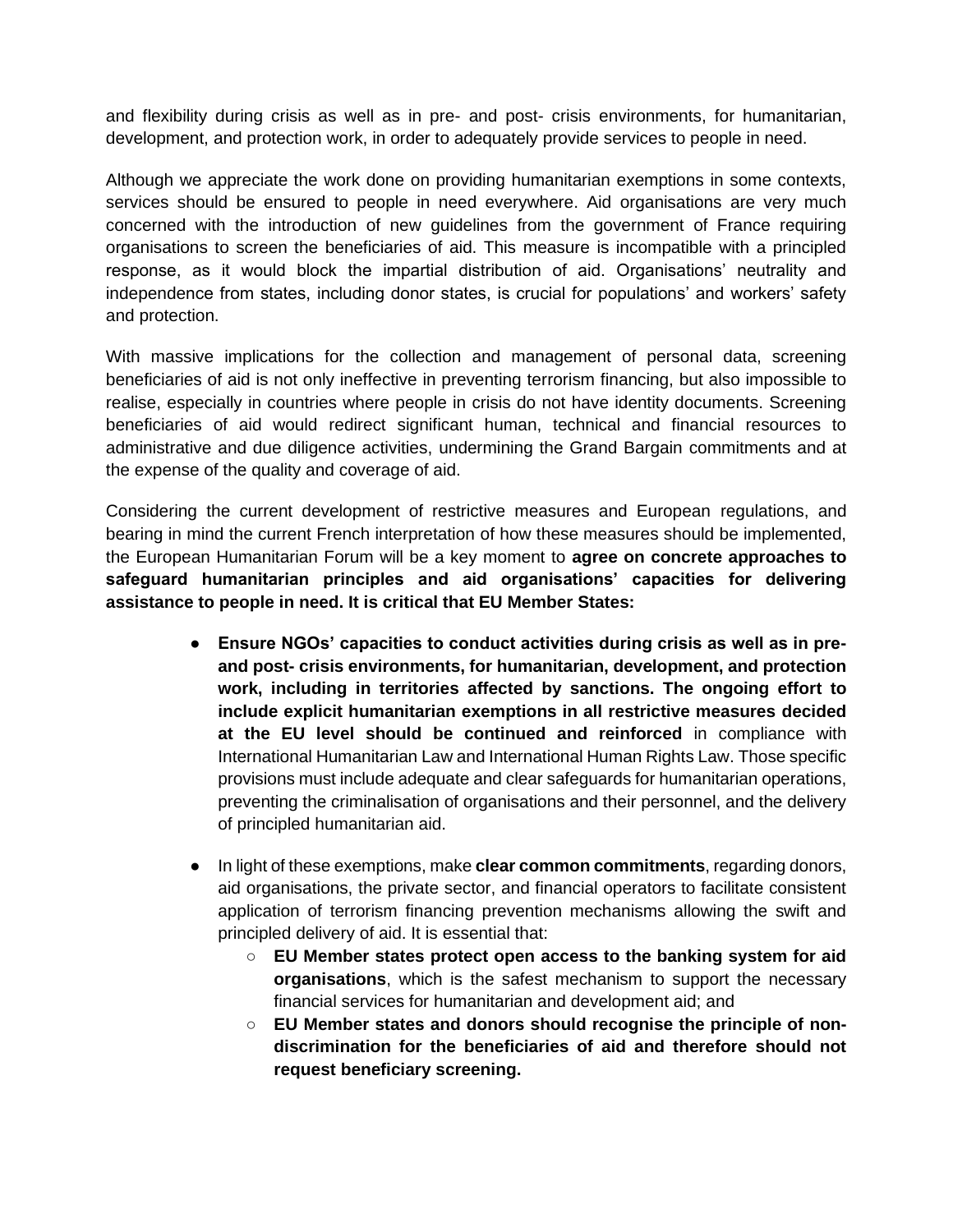## **Endorsed by the following NGOs and networks:**

- 1. ACT Alliance
- 2. ACT Alliance EU
- 3. ACTED
- 4. Action Against Hunger
- 5. ADRA Germany
- 6. Amel
- 7. Arbeiter Samariter Bund
- 8. arche noVa
- 9. CAFOD
- 10. CARE International
- 11. Caritas Germany
- 12. CartONG
- 13. Christian Aid
- 14. Christian Aid Ireland
- 15. CLEAR Global
- 16. Danish Refugee Council
- 17. Fida International
- 18. FRD Pakistan
- 19. Groupe d'Action de Paix et de Formation pour la Transformation
- 20. GOAL
- 21. Hamap Humanitaire
- 22. Humanity & Inclusion Handicap International
- 23. Insecurity Insight
- 24. International Federation of Medical Students' Associations
- 25. International Medical corps
- 26. International Rescue Committee
- 27. Intersos
- 28. Islamic Relief Worldwide
- 29. Secours Islamique France
- 30. Jesuit Refugee Service
- 31. Johanniter International Assistance
- 32. Kindernothilfe
- 33. La Chaîne de l'Espoir
- 34. LM International (Läkarmissionen)
- 35. MEDAIR
- 36. Médecins du Monde International Network
- 37. Mercy Corps
- 38. Norwegian Church Aid
- 39. Oxfam International
- 40. Première Urgence Internationale
- 41. Solidarités International
- 42. Terre des Hommes
- 43. Trocaire